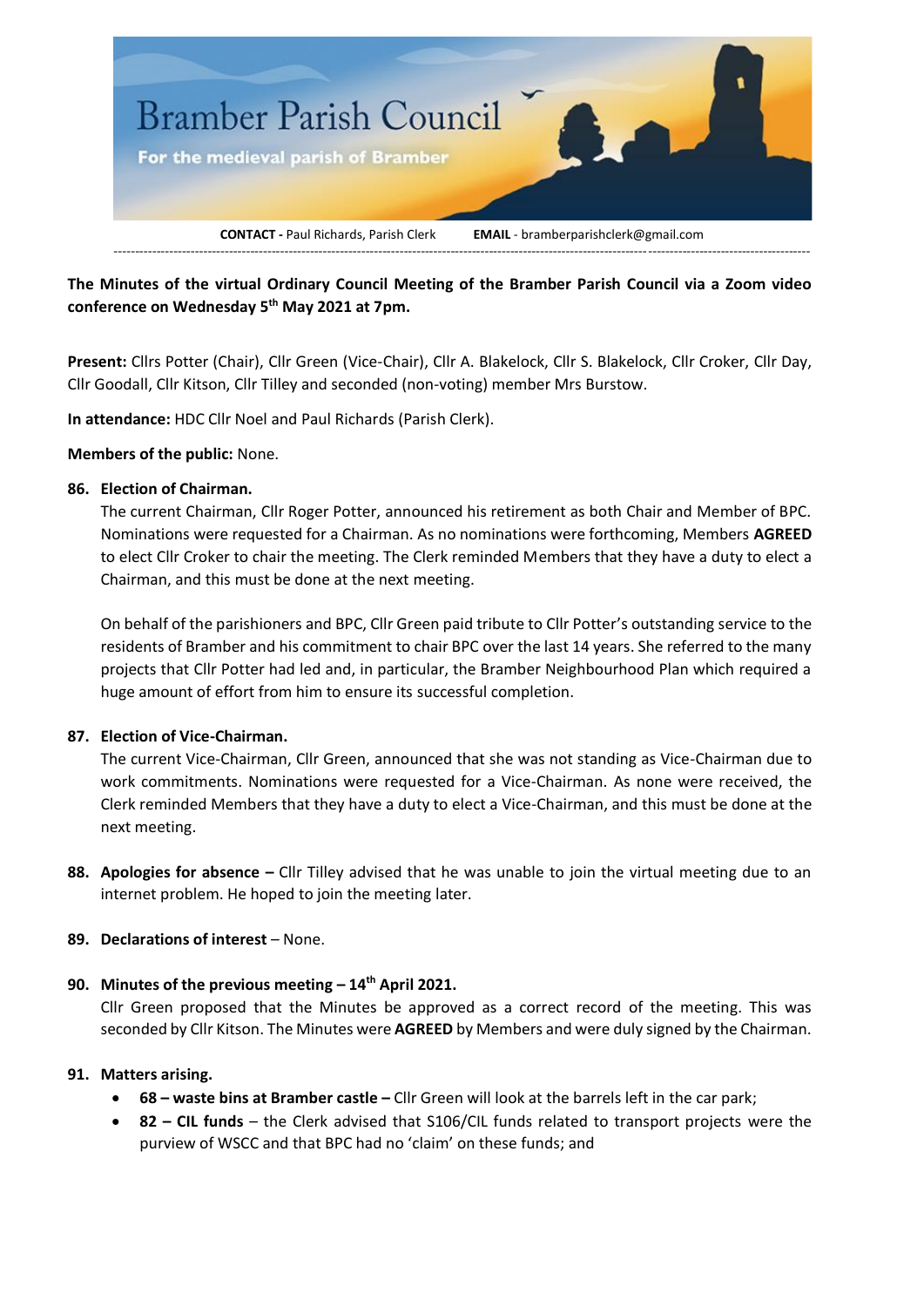- Cllr A. Blakelock asked that the warning signs on Bramber Bridge be affixed. The Clerk agreed to install the footpath sign but former WSCC Cllr Barling had an action treating to the roadside sign. Cllr A. Blakelock asked that this matter be raised at the next meeting as a matter arising.
- **92. Open Forum –** None.

## **93. To discuss and agree Committee Membership.**

Cllr Croker proposed that the Planning and F&GP committees would remain as all council Committees. This was seconded by Cllr Goodall and **AGREED** by the Members.

## **94. To discuss and agree representatives on outside bodies.**

- HALC (2 x reps) Cllr A. Blakelock agreed to continue to be BPC's representative;
- Joint Parishes Cemetery Committee Cllrs Green and S. Blakelock agreed to continue to be BPC's representatives;
- Joint Parishes Youth Committee Cllr A. Blakelock agreed to continue to be BPC's representative and Mrs Burstow agreed to join her;
- Wardens Cllrs Day and Goodall agreed to be the BPC representatives;
- CLC Members **AGREED** to review this appointment at a later date; and
- Village Hall Committee Cllr Tilley was nominated to continue his role as BPC's representative.

## **95. To discuss and agree policies and standards.**

- Standing orders and financial regulations Mrs Burstow requested that all references to 'he' be amended to 'he/she'. This was **AGREED** by Members who then approved the Standing Orders and Financial regulations;
- Press and Media Cllr Croker requested that, at item 8, the reference to Internet Forum be updated. Also at item 9.2, the reference to DCLG be changed to MHCLG; and
- Staff Policy Cllr Croker requested that, at item 3.6, all references to Wales be removed.

#### **96. Covid 19 update –** no update**.**

#### **97. Reports.**

- a) **WSCC** no update.
- b) **HDC –** Cllr Noel provided an update that included:
	- **Funding –** HDC's first net zero carbon project has seen grants awarded to the RAFA building and St. Peter's Hall;
	- **Waste Collection –** additional recycling materials are due to be collected in the coming months. These will include batteries and textiles. Residents will be advised of any changes; and
	- Local Plan the final draft will be presented to full council on 9<sup>th</sup> June 2021 (meeting since cancelled).
- **c) Neighbourhood Wardens –** no report received**.**
- d) **Joint Parishes Cemetery Committee –** Cllr Green advised that new land is still required and that no reservations for new plots will be approved at this time. She suggested that this update be provided in the next newsletter. The Clerk will remind Cllr Green to draft the next newsletter once the NHP has been approved via referendum.

*1940 – Cllr Tilley joins the meeting*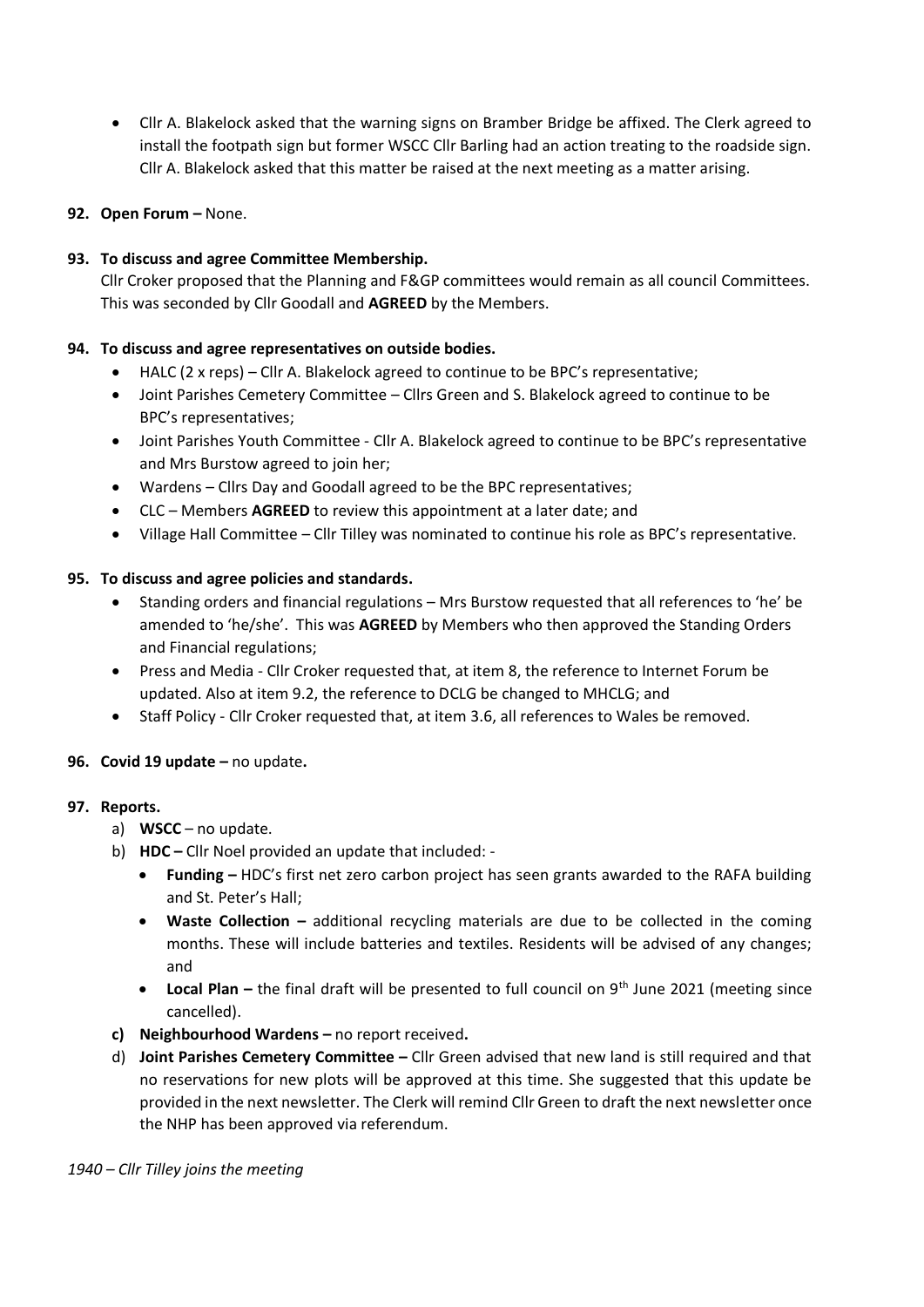- **e) Joint Parishes Youth Committee –** no update.
- **f) HALC –** Cllr A. Blakelock advised that a new HALC chairman (Cllr Eastwood from Henfield) had been appointed**.**
- **g) Village Hall –** No update**.**
- **h) Website –** Cllr Tilley advised that additional content would be welcomed and that he would review a search facility.

# **98. Highways and Public Rights of Way.**

The Clerk advised that Keep Britain Tidy had announced the Great British Spring Clean will take place from 28 May to 13 June 2021**.** Cllr A. Blakelock agreed to contact Members with a suitable date for BPC to participate and asked that the Clerk arrange for rubbish bags and collection of the waste.

## **99. Finance and General Purposes.**

a) **Payments** – Members **AGREED** that the payments for April 2021 be paid (see appendix A for the payments schedule).

## **100.Planning –** none**.**

## **101. Youth Provision** – No update.

102.**Neighbourhood Plan -** The Chairman reminded Members of the NHP referendum due on 6th May 2021.

## **103.Public Toilet.**

- a) Opening hours, cleaning and Covid-19 implications due to the ongoing refurbishment, the public toilets remain closed until further notice.
- b) **Refurbishment –** Cllrs Kitson and S. Blakelock advised that they were unaware that the building contractor had received a first payment. They agreed to continue to manage the refurbishment and asked that any comments regarding the drinking fountain and other items be forwarded to them.

#### **104. Environment.**

- Mr Potter advised that the local PCSO had looked at the complaint regarding the cutting of the grass and hedges on the floodplain adjacent to the Steyning bypass. She advised that the landowner had made the necessary checks on any nesting birds prior to the works and that she had reported her findings to the complainants;
- Mrs Burstow advised that she has weeded the planters in the car park and would seed wildflowers in them;
- Cllr Tilley reported that the steps by the moat at Bramber Castle were slippery and extremely dangerous. Cllr Green advised that the English Heritage Health and Safety officer had completed a recent inspection, but she would report this matter to them.
- Cllr A. Blakelock requested an update on the provision of a waste bin at Bramber Castle. Cllr Green reminded Members that EH had committed to provide a dog waste bin at the Castle by the end of July but she will ask for an update.

# **105. Climate Emergency and Steyning Greening 2030.**

• **Biodiversity Working Group** – Cllr A. Blakelock advised that a second training day for the working group on managing habitats had been scheduled;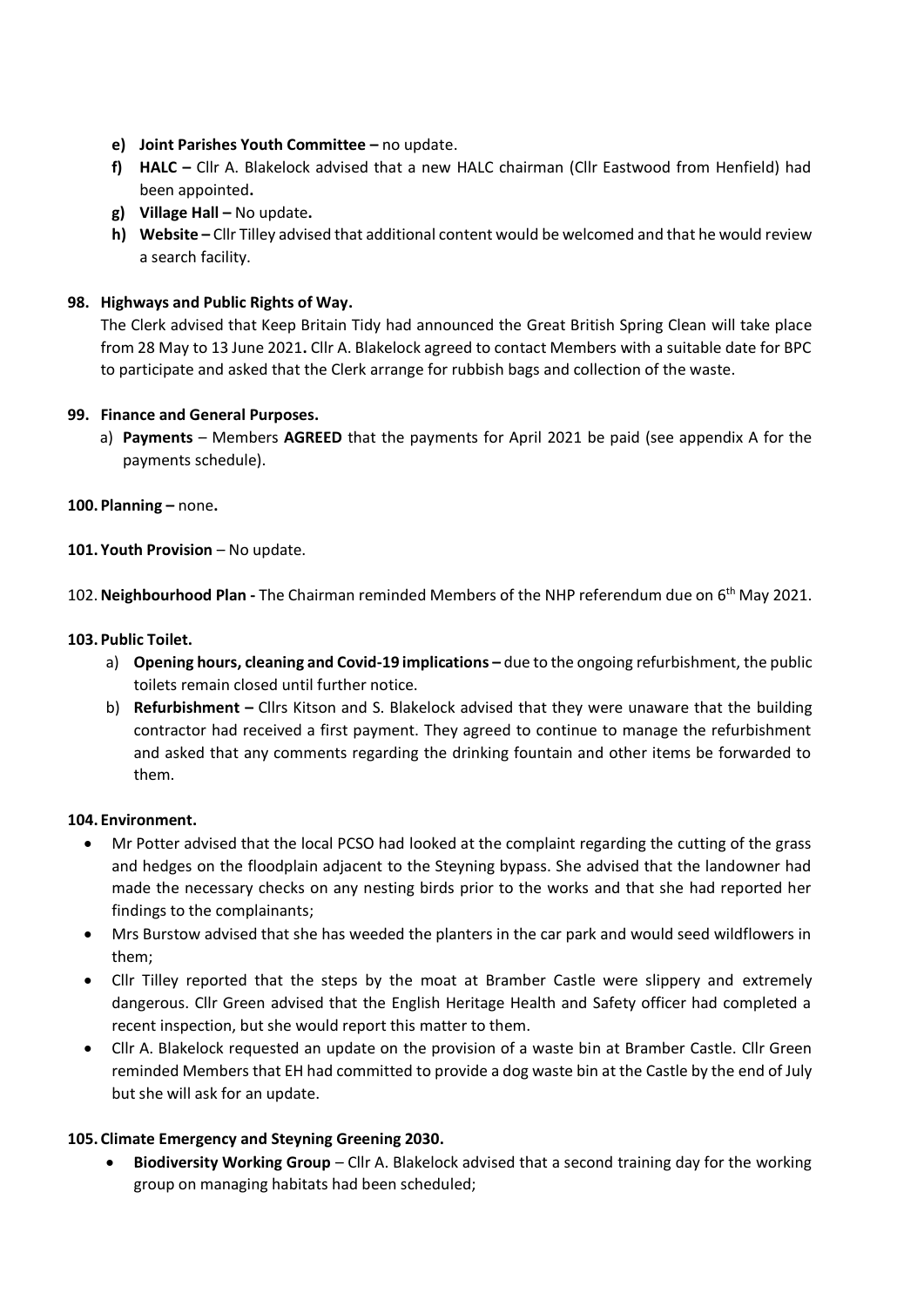- **'20 is Plenty' project** Cllr Goodall advised that preliminary results from the recent survey had shown 62% in favour, 32% against and 6% as do not know. The turnout was good with over 1,500 responses;
- **Heating Working Group** the Chairman advised that the Group plan to have another stall at a future Steyning Farmer's Market to raise awareness of  $CO<sub>2</sub>$  emissions and the operation, for example, of air-sourced heat pumps. They plan to provide details on EPC ratings for each street; and
- **Village Hall**  Cllr Tilley advised that the Village Hall committee had agreed, in principle, to install solar panels to the Hall roof and will investigate grant sources to assist with funding.

| <b>DATE</b> | <b>FROM</b>          | <b>SUBJECT</b>                              |
|-------------|----------------------|---------------------------------------------|
| 9/4         | <b>HDC</b>           | Traveller update                            |
| 12/4        | <b>HALC</b>          | <b>Minutes</b>                              |
| 12/4        | <b>NALC</b>          | <b>CEO</b> bulletin                         |
| 13/4        | <b>HDC</b>           | Traveller update                            |
| 13/4        | Cllr A Blakelock     | <b>Biodiversity WG update</b>               |
| 14/4        | <b>PCC</b>           | Panel vacancy - Police & Crime Commissioner |
| 15/4        | Clerk                | Amended plans - DC/20/0428                  |
| 15/4        | Wardens              | March report (late submission)              |
| 19/4        | <b>HDC</b>           | Traveller update                            |
| 19/4        | Clerk                | Toilet refurb quote                         |
| 19/4        | <b>HDC</b>           | <b>Government Funding</b>                   |
| 19/4        | <b>HDC</b>           | Planning compliance case                    |
| 20/4        | <b>SDNPA</b>         | Newsletter                                  |
| 21/4        | <b>Sussex Police</b> | Rural crime team update                     |
| 26/4        | Clerk                | ROI updates                                 |
| 26/4        | <b>SDNPA</b>         | Parish Workshop                             |
| 27/4        | <b>HALC</b>          | HDC climate change rep sought               |
| 27/4        | SDNPA                | Parking consultation finalised              |
| 27/4        | <b>HDC</b>           | Downslink update                            |

## **106. Correspondence.**

## **107.Items for inclusion on the next Agenda**.

- Election of Chairman and Vice-Chairman;
- MVAS update Cllr Day; and
- Pedestrian warning signs on Bramber Bridge.

#### **108.Date of the next meetings.**

- Ordinary Council Meeting 16<sup>th</sup> June 2021 and the Beeding and Bramber Village Hall; and
- Planning Meeting TBA subject to receipt of planning applications.

The meeting closed at 20:36

Date……………………………………………………………………………………………………………….